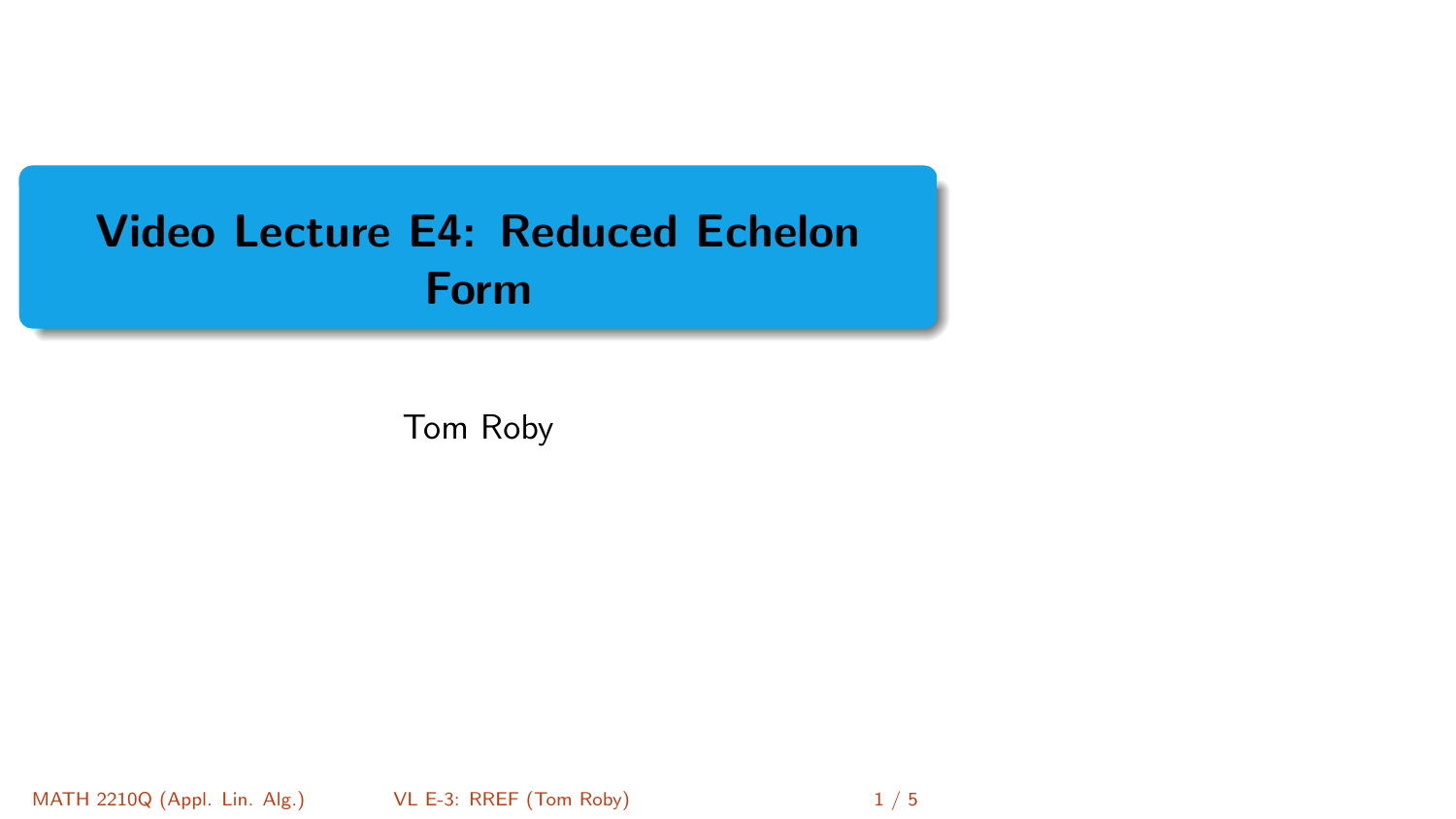## Outline & Objectives

- Systematically use row operations to compute a matrix to its unique reduced (row) echelon form (RREF).
- Analyze the solution set of systems of linear equations via their RREF.

#### **Definition**

A matrix A is in reduced (row) echelon form (RREF) if it satisfies:

- **1** All nonzero rows are above any rows of all zeros.
- **2** The leading (first  $\neq 0$ ) entry in each nonzero row is a 1.
- Each leading 1 is the only nonzero entry in its column.
- The leading 1 in each row is in a column to the right of the leading 1s above it.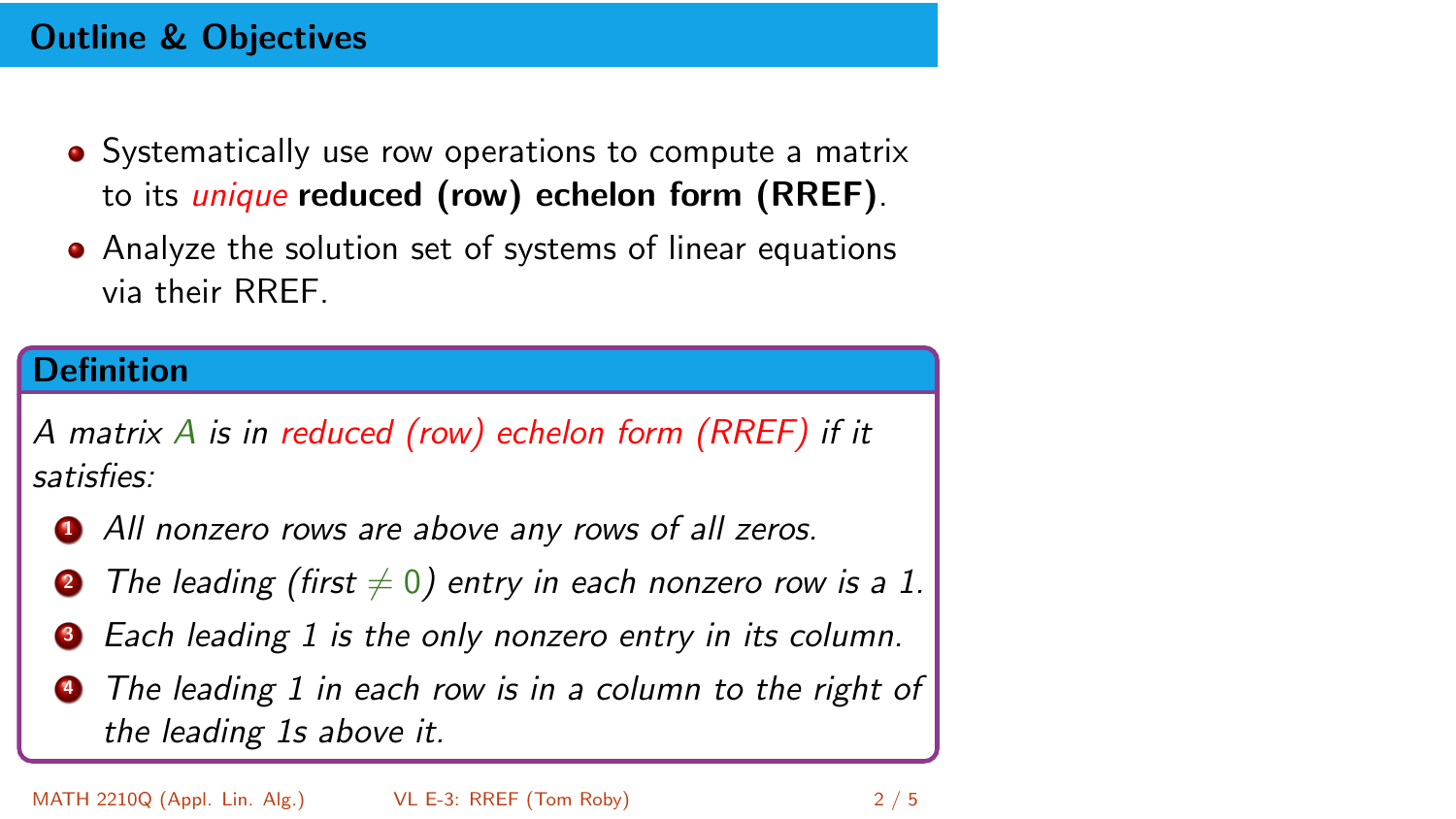## **Definition**

A pivot position of A a location of a leading 1 in RREF of A. A pivot column is one that contains a pivot position.

EG: 1 3 4 7 0 3 6 3 −1 −3 −2 −9 ∼ 1 0 0 2 0 1 0 3 0 0 1 −1 , EG: −2 −4 −1 −21 −4 8 1 39 5 10 2 51 ∼ 1 2 0 9 0 0 1 3 0 0 0 0 , EG: 1 −1 −1 −1 3 1 9 1 2 0 4 4 ∼ 1 0 2 0 0 1 3 1 0 0 0 1 

MATH 2210Q (Appl. Lin. Alg.) [VL E-3: RREF](#page-0-0) (Tom Roby) 3 / 5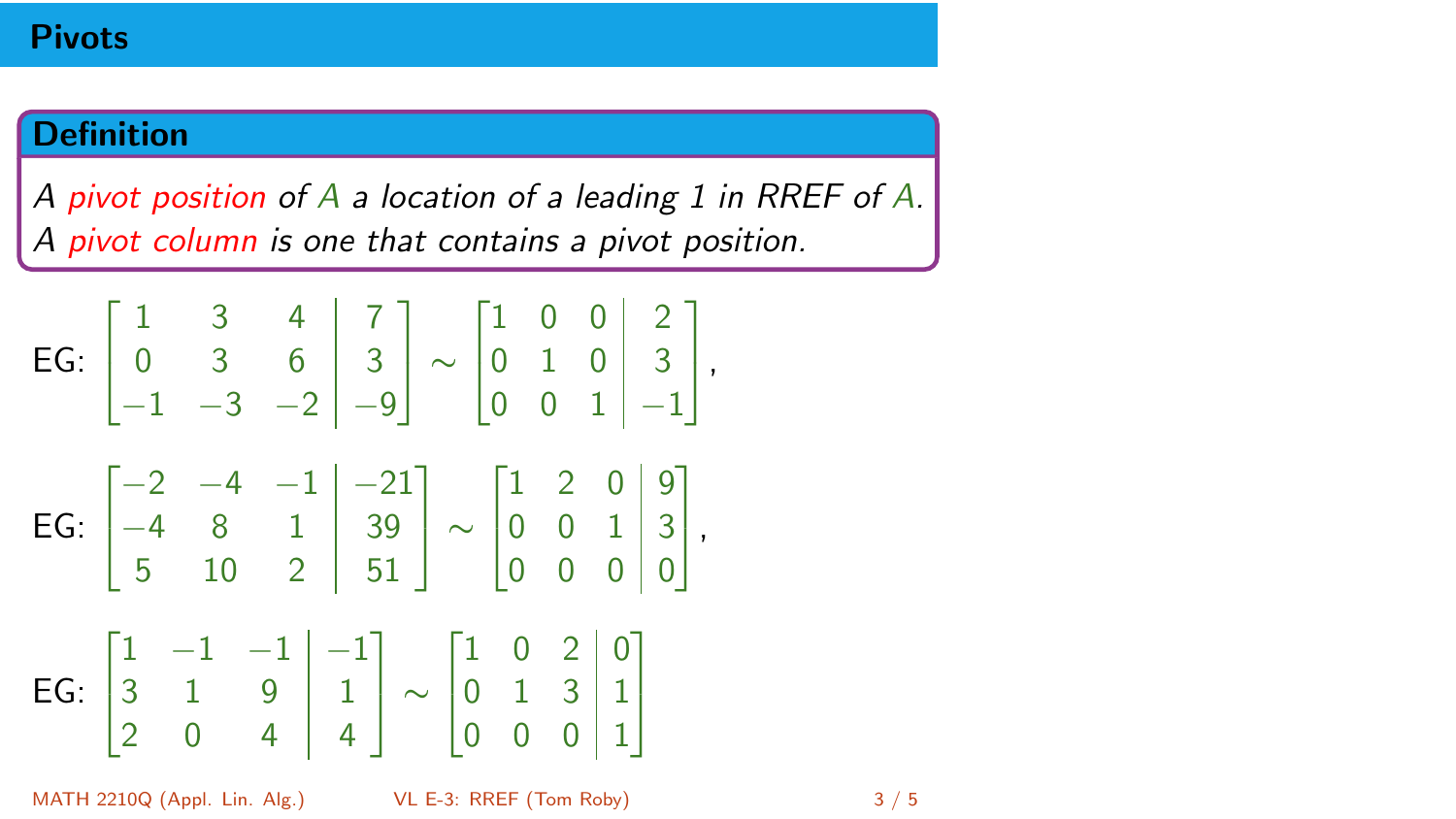#### Parametric descriptions of solution sets

#### Definition

The variables corresponding to pivot columns in the matrix are called basic variables. Any other variables are called free variables.

$$
\begin{array}{c|c|c|c|c|c|c|c} \text{EG:} & \begin{bmatrix} 1 & 3 & 4 & 7 \\ 0 & 3 & 6 & 3 \\ -1 & -3 & -2 & -9 \end{bmatrix} & \sim \begin{bmatrix} 1 & 0 & 0 & 2 \\ 0 & 1 & 0 & 3 \\ 0 & 0 & 1 & -1 \end{bmatrix}, \\ \text{EG:} & \begin{bmatrix} -2 & -4 & -1 & -21 \\ -4 & 8 & 1 & 39 \\ 5 & 10 & 2 & 51 \end{bmatrix} & \sim \begin{bmatrix} 1 & 2 & 0 & 9 \\ 0 & 0 & 1 & 3 \\ 0 & 0 & 0 & 0 \end{bmatrix}, \\ \text{EG:} & \begin{bmatrix} 1 & -1 & -1 & -1 \\ 3 & 1 & 9 & 1 \\ 2 & 0 & 4 & 4 \end{bmatrix} & \sim \begin{bmatrix} 1 & 0 & 2 & 0 \\ 0 & 1 & 3 & 1 \\ 0 & 0 & 0 & 1 \end{bmatrix}, \\ \text{MATH 2210Q (Appl. Lin. Alg.)} & \text{VL E-3: RREF (Tom Roby)} & \end{array}
$$